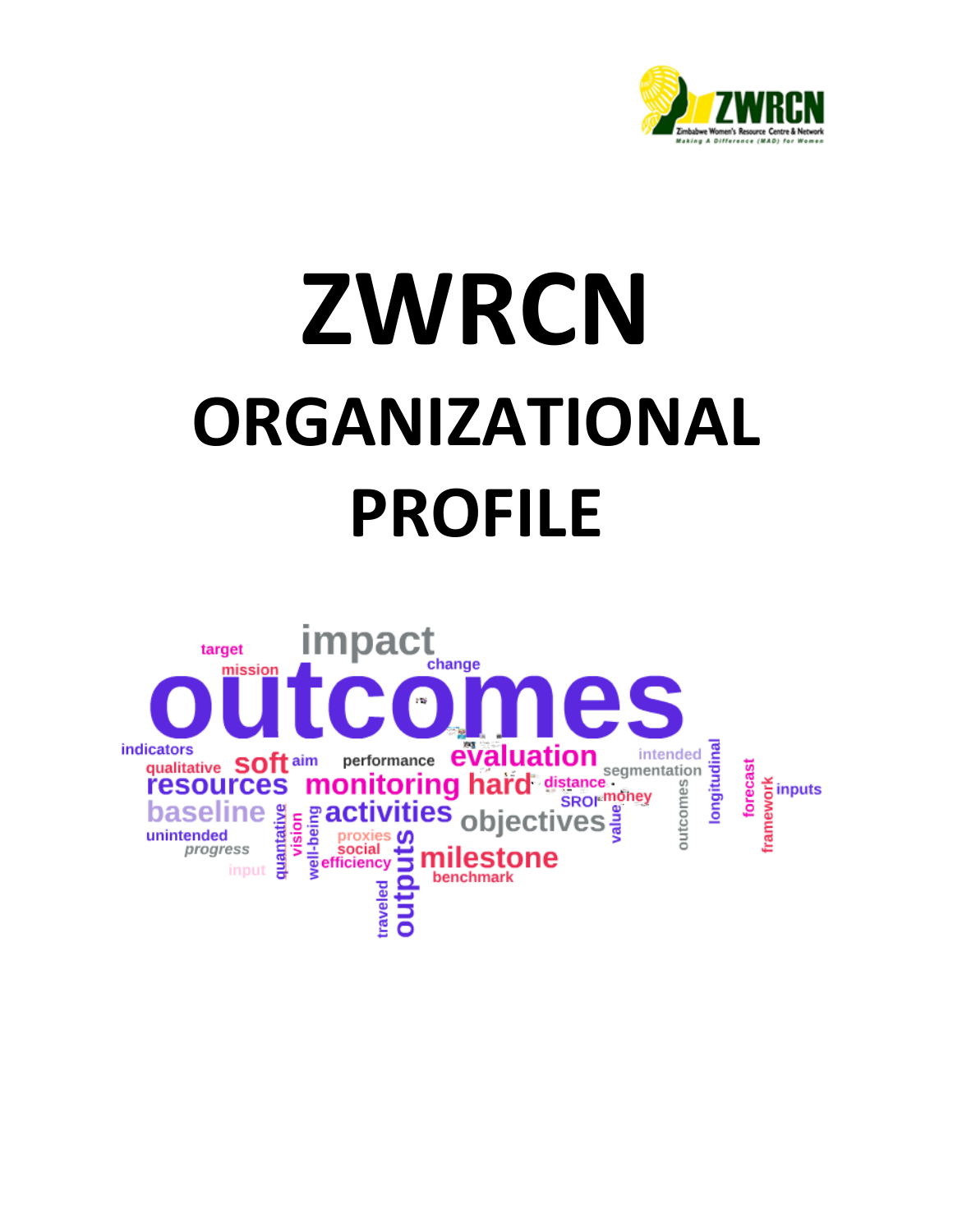

#### **Who is ZWRCN?**

Zimbabwe Women's Resource Centre and Network (ZWRCN) has been working in the sector for the past thirty-one years (1990 – 2021) focusing on women's rights activism in Zimbabwe, the SADC region and globally. This places the organization's staff and partners authorities on experiences of women's movement building, and mainstreaming gender and women's rights in all aspects of human development, democracy, and human rights. We are driven by the vision to see women enjoying the benefits of actualizing their full potential in all areas of their lives. Our mission is to transform women's lives and relevant institutions to achieve gender equality through strengthening resilience, agency and policy influence, knowledge, and information. Based on ZWRCN's commitment to the rights of all people to live free from poverty, we promote the empowerment of women and girls, and engage with men and boys, to transform unequal power relationships and address gender inequality. We place particular emphasis on strengthening the voice of women and girls and enabling them to influence the decisions that affect their lives. We support women's struggles to achieve their full and equal human rights.

ZWRCN defines women's economic empowerment as the process by which women increase their right to economic resources and power to make decisions to benefit themselves, their families, and their communities. This requires equal access to and control over economic resources, assets, and opportunities as well as long term changes in social norms and economic structures that benefit women and men equally. ZWRCN sees the importance of supporting economic empowerment of women as a key contributing factor to overall empowerment of women and thereby to substantive equality between men and women. In our work to empower women, ZWRCN seeks to strengthen women's position as economic actors and to address their exclusion from economic processes and structures (informal as well as formal). This reduces women's exploitation, marginalization, and vulnerability; enables them to participate in and reap the benefits of economic opportunities; and build prosperity for themselves, their families, and their communities.

Our strategic focus is informed by three pillars:

- To contribute towards Gender Responsive Public Services (GRPS) in Zimbabwe and globally
- $\ddot{\phantom{1}}$  To contribute towards social and economic transformation of women in Zimbabwe through aadvocacy for support towards women in the informal sector and supporting involvement of women into the mainstream economy.
- $\pm$  To develop through collaboration with Research Agencies and Institutions a data and learning resource centre for women's empowerment and gender equality.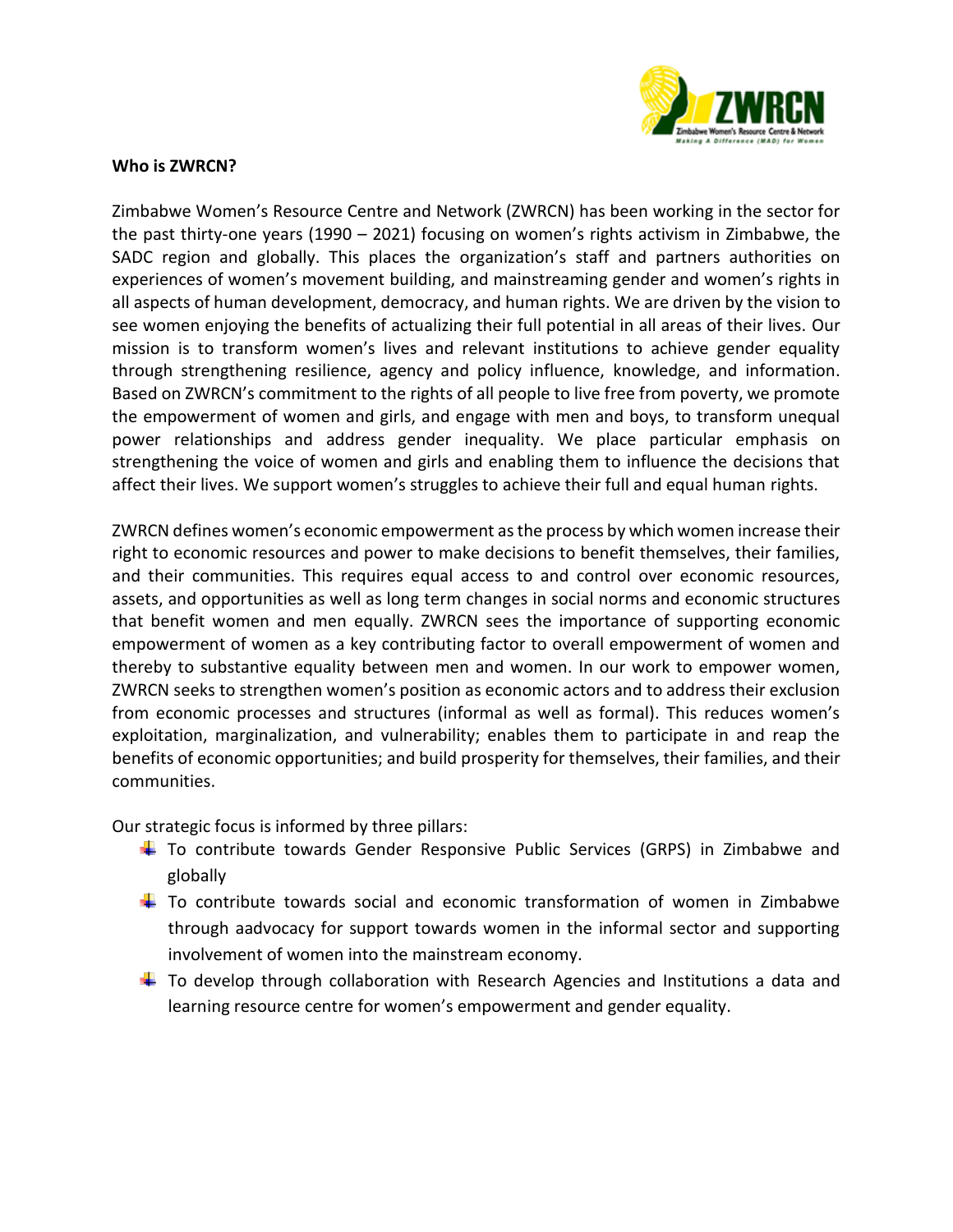

#### **What we do**

The ZWRCN's Strategic Plan 2021-2025 lays out the three main roles we play for impacting poverty and social injustice, in our efforts to achieve lasting impact at scale.

# **Enhancing learning , knowledge building and sharing on women's rights and empowerment**

• We work to develop through collaboration with communities, research agencies and institutions a data and learning resource centre for women's empowerment and gender equality. We aim to become central in disseminating pertinent information on a wide range of issues to women and girls which include gender responsive budget literacy, 16 days of activism against GBV, legal, economic and social support services available for women and girls in Zimbabwe.

**Promoting women's rights and empowerment including their access to, ownership and control over resources**

• Our programs and projects are led by a framework and tools for measuring the impact of women's economic empowerment across all our work. We provide innovative solutions for addressing the barriers to women's economic empowerment. We also engage with men and boys to challenge negative gender norms that see men as the sole breadwinner and natural decision-maker, and address women's time poverty by men and boys taking an active role in unpaid care and domestic work.

# **Strengthening organizational capacity to achieve results that make a difference to women**

• ZWRCN works with women in communities and many other contexts and settings to support them to claim their rights. We play a leadership role in key partnerships and alliances through our engagement with women's organizations, wider national partners, alliances and coalitions to demonstrate scalable solutions, advocate for change and influence social norms and practices at local and national levels.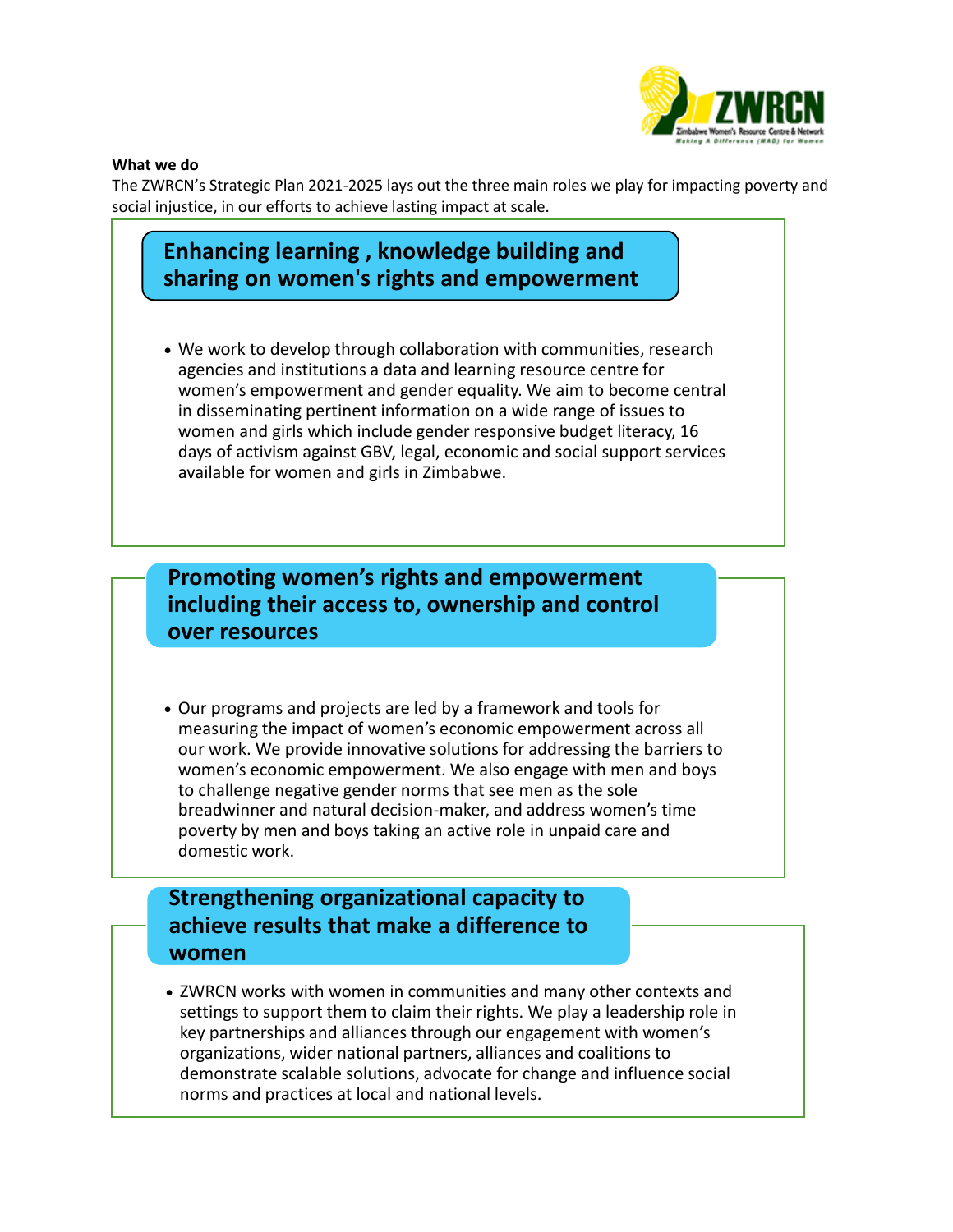

#### **How we do it**

In line with ZWRCN's approach, and based on where we believe we have the strongest comparative advantage, and the resources, capacity, and opportunities, we have identified 4 key areas of intervention for the economic empowerment of women:

•This key area works to advance feminist inquiry into economic issues affecting the lives of children, women, and men as well as examine the relationship between gender and power in the economy and the construction and legitimization of economic knowledge. ZWRCN is an innovator within savingsled financial inclusion. It is a powerful foundation for the rest of our women's economic empowerment efforts. We seek to expand our reach and impact through continued creation of innovative products, services and models for outreach that can be scaled up for women. **Financial inclusion through feminist economics**: •ZWRCN works to support women to gain equal access to quality work, which is safe, fairly, and equally rewarded, and to have greater levels of control over their earnings from this work. This requires a combination of efforts to improve labor rights, both legally and in practice, and to change attitudes to

**Dignified Work**:

women's productive vs. reproductive roles at household, community, and structural levels. Women's unpaid and paid work is undervalued. We work to influence governments and private sector to shift these social norms and policies. Women are stuck in precarious jobs, with limited access to decent work. We work towards women gaining more power in markets and more agency from their employers. And finally, we work towards a caring economy where heavy and uneven care work is not the norm and we better value all of women's work.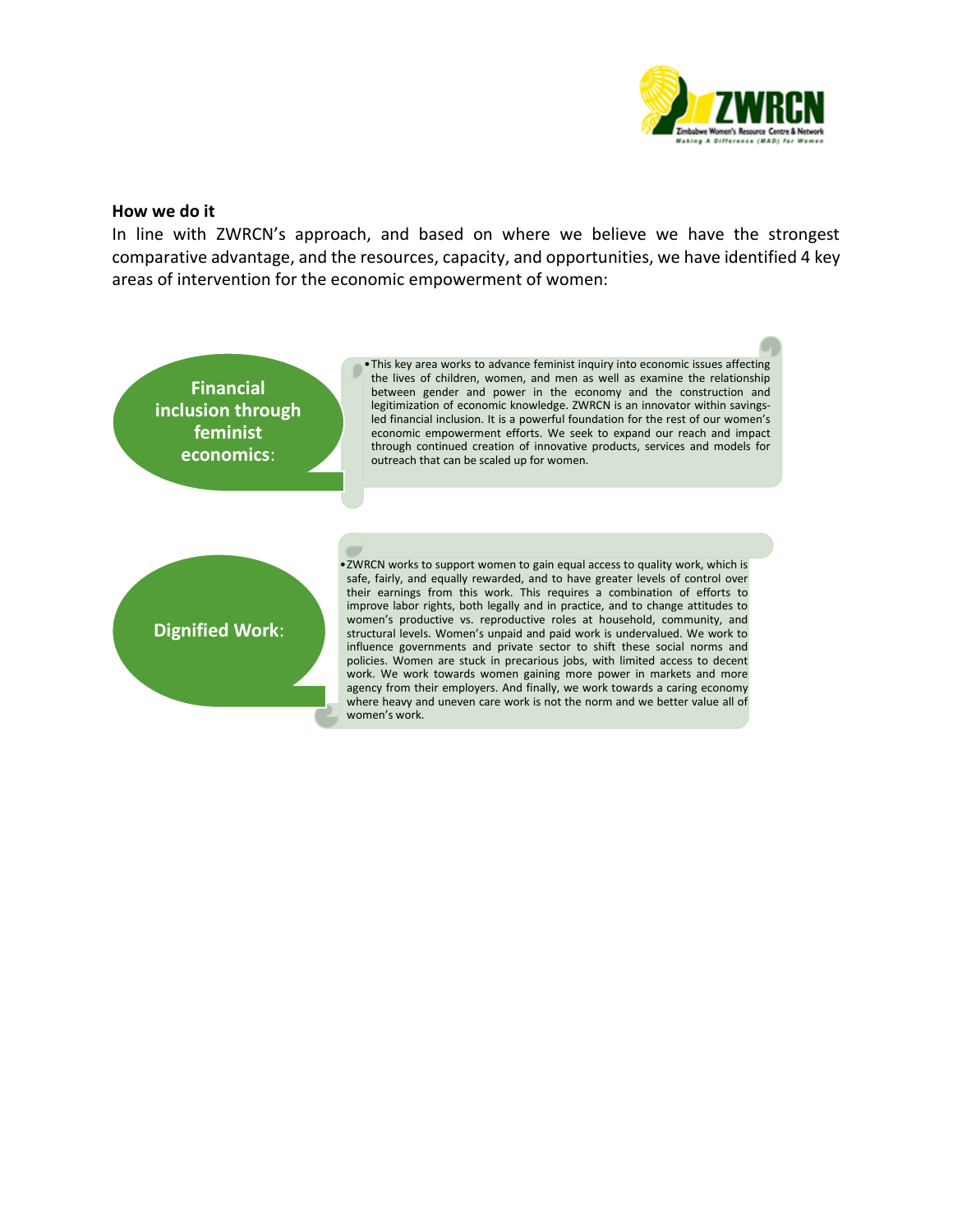

**Economic and Social justice:**

•ZWRCN aims to ensure society embraces the ideal that we are all entitled to basic human rights. Justice is the first virtue of society hence requires a balance of rights and responsibilities through opportunity without discrimination and basic social services which provide a social safety net. Some of the key constraints to realizing social and economic justice for women include lack of skills and knowledge, limited control over economic resources and earnings, lower productivity in sectors that women typically engage in, and lack of access to credit and financial services. ZWRCN supports women's ability to build financially (and environmentally) sustainable, profitable, and growing enterprises, with the potential to enter the formal economy, by targeting the specific vulnerabilities women face.

**Climate change and Renewable energy justice:**

•ZWRCN acknowledges the urgent need to guard the poor populations against the vagaries of climate change such as droughts, floods, storms and changing weather patterns which lead to loss of livelihoods, food insecurity, biodiversity loss and agricultural systems, new disease strains and high levels of poverty. As ZWRCN we are playing our part through implementing a selected set of activities under the Climate Change and Energy Programme that seek increase public awareness and understanding of climate change impacts and actions to fight global warming including use of clean technologies and other renewable or green energy to promote a green economy.

**Information dissemination and communications**:

•Gender and Information Programme is premised on that information is central to women's empowerment and to the nation's development, and it focuses on promoting women's access to and control of information. ZWRCN manages the flow of gender and development information generated within and outside the organization though processing, repackaging, and publishing it. The organization's social networks on Facebook, Twitter and website blog aim to maintain dialogue on pertinent gender and development work and the organization's activities. ZWRCN facilitates brown bag sessions at the Secret Garden, the secret garden is a safe physical space, particularly for women, where gender and development information are exchanged, and discussions take place. ZWRCN is now harnessing the digital platforms through facilitating brown bag webinars. As a tool of information dissermination we have been using edutainment through skits as a way of information dissemination on vital issues.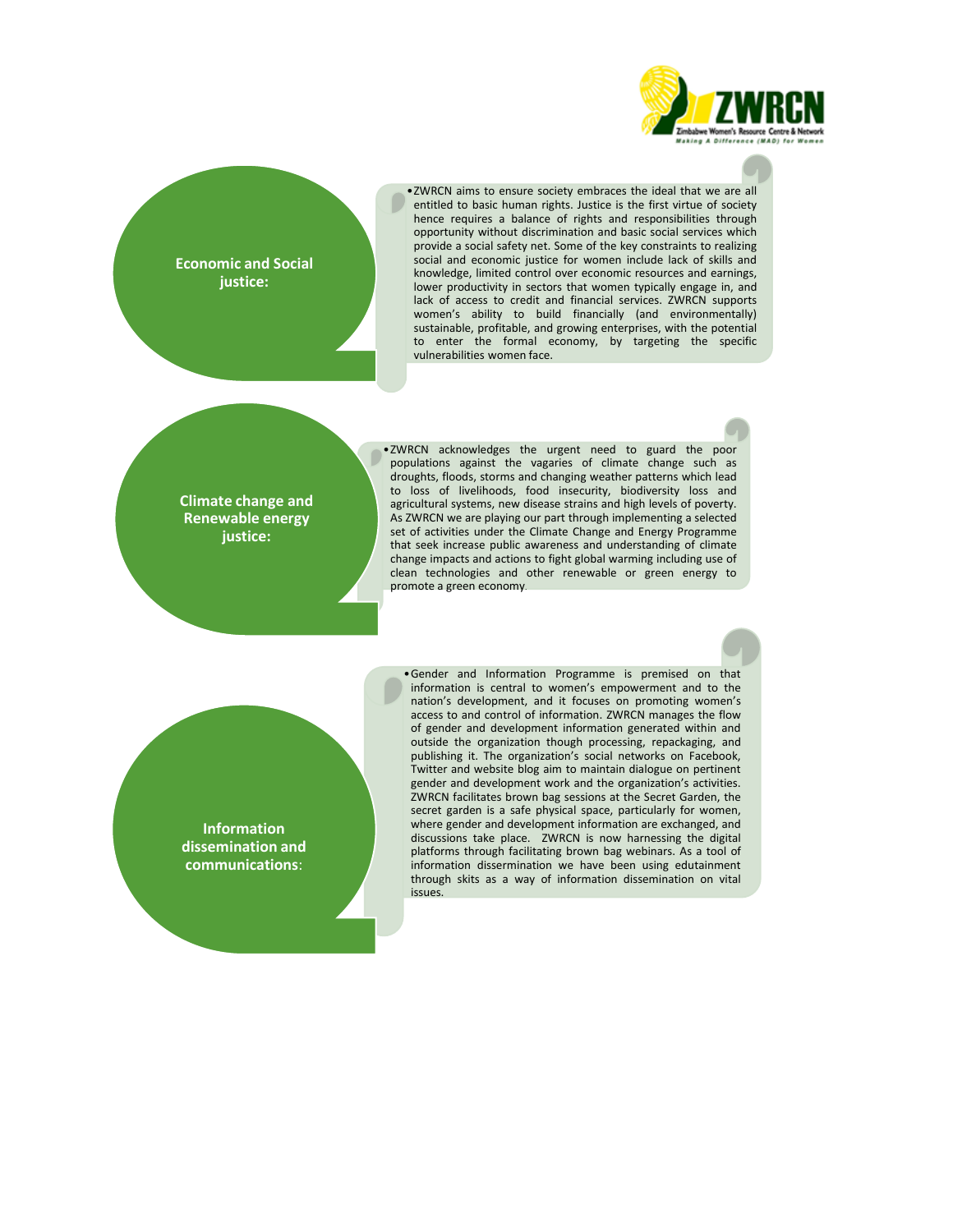

ZWRCN have also been making use of edutainment through skits as a way of information dissemination on vital issues. Below are links to some of the skits:

Zvinorwadza sei https://fb.watch/6R3XDCrjIB/ Makabata basa https://youtu.be/\_jJxa1\_QPDA Women Cross borders <https://www.facebook.com/ZWRCNZim/videos/839119443315162/> Ridza Mhere Ubatsirwe https://www.facebook.com/ZWRCNZim/videos/1686761708146105/ Itumeleng <https://www.facebook.com/ZWRCNZim/videos/277663146886894/> Covid 19 is real <https://www.facebook.com/ZWRCNZim/videos/553506908920037/>

#### **Examples of our successful programs**

**"Advocating for Gender Equity and Social Inclusion in Access and Utilization of Green and Inclusive Energy in Zimbabwe":** ZWRCN implemented the Green and Inclusive Energy (GIE) Partnership under a consortium led by Hivos with ZWRCN's mandate being to engender energy access issues and to empower women by bridging the gap between men and women on issues

of energy. ZWRCN raised awareness on the relationship between gender and energy, lobbying and advocating for policy reforms among 4500 women and 1700 men across three districts. The initiatives included efforts to encourage women's participation in consultations and women-targeted initiatives (e.g., livelihood support, vocational training, formation of self-help groups, and credit access schemes). For example, a \$3.5m solar farm was established in Mutoko district supplying 4,700MWh/yr. to the national grid. The project



ensured that both women and men participated fully in consultations and negotiations, had access to grievance redress, and shared benefits of employment and replacement assets. In addition, women were provided support to ensure access to training, credit, and business development services. Furthermore, resettled housewives were provided equal opportunity to access empowerment programs.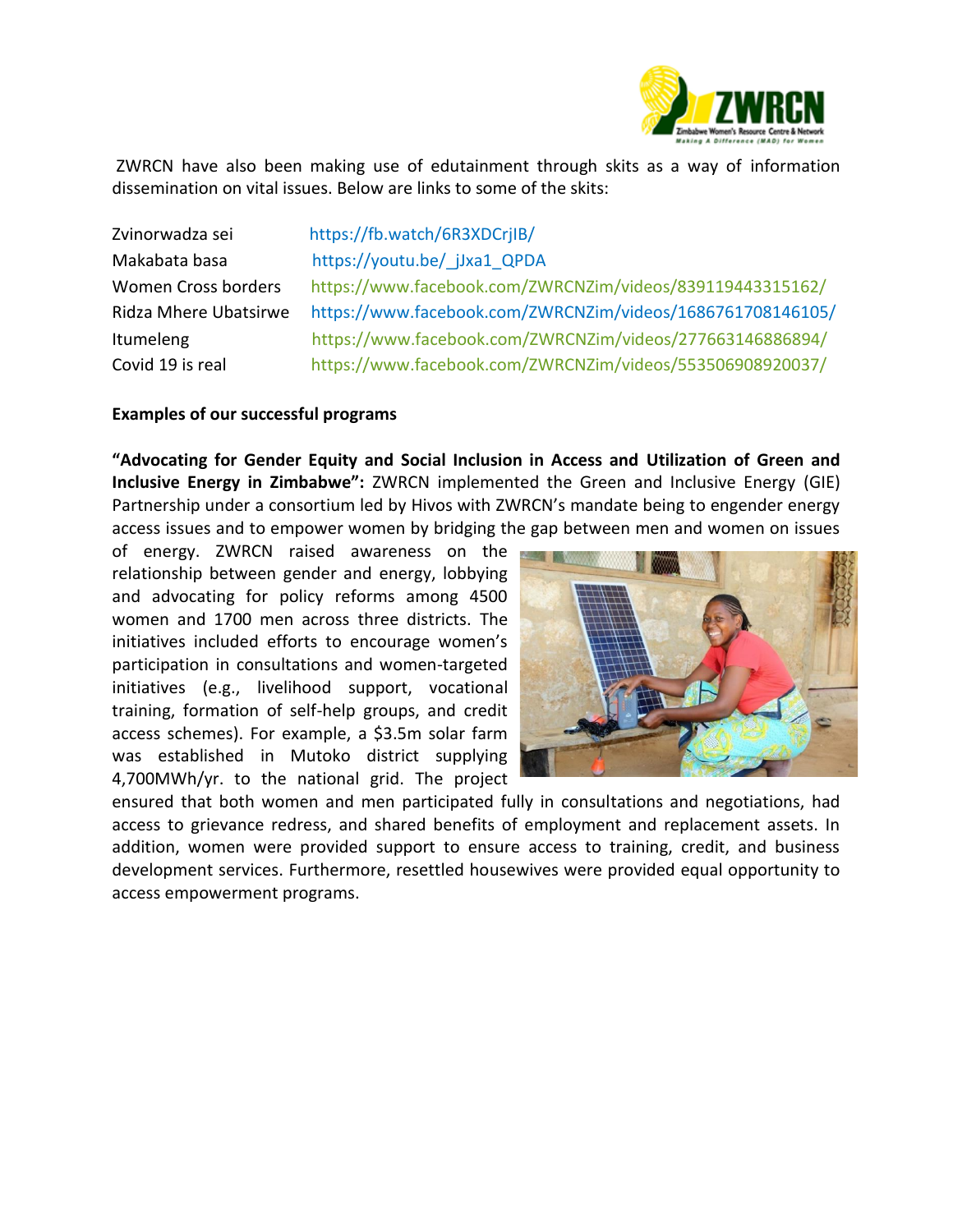

**"Women Capacitated to Influence, And Duty Bearers' Role Enhanced, For Delivery of Equitable, Quality and Gender Responsive Health Services by Local Government".** The project empowered 6,000 poor, young women (ages 18-35years) in urban and peri-urban areas of Harare, Bulawayo, and Midlands's provinces. Groups of young women mobilized and grew their savings without external capital and used the platform to jointly act on their common social and economic problems. The results of the project showed an increase in safety and well-being: belonging to a solidarity group, being financially empowered and being exposed to knowledge about reproductive health and



human rights. By far the most significant change was the reduction in the vulnerability of young women to poverty induced abuse and violence.

#### **"Promoting the effective delivery of quality, affordable and gender responsive public services**

**in agriculture, including access to and ownership by women of productive resources."** Through this project, ZWRCN contributed to the improvement of the quality-ofservice delivery, affordable and gender responsive public services in agriculture by the Murehwa Rural District authorities, including access to and ownership of land by women. The project strengthened the gender responsiveness in planning, budgeting, and monitoring systems of Murehwa Rural District Council and other local institutions, as duty bearers; while enabling and



facilitating citizens and especially women as rights holders, to effectively participate and claim their rights to access productive resources.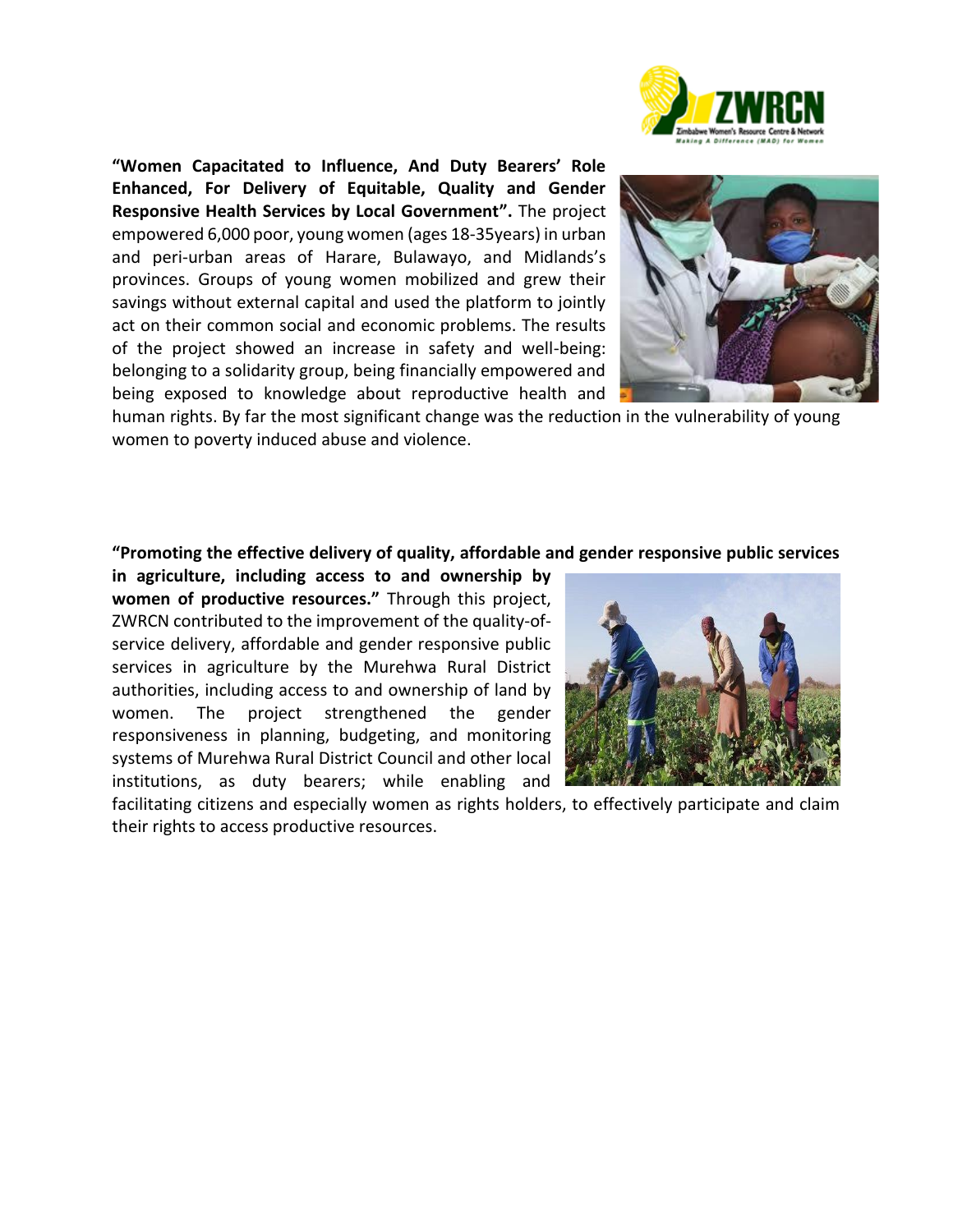

**"Inclusive and gender responsive local government policy, planning and budgeting processes for equitable public service delivery"** The project was designed to facilitate for women to monitor budget allocations, releases, and execution of the budget at local level to generate

evidence based advocacy initiatives on delivery of services at local level and to facilitate spaces for women to participate fully in the definition of economic priorities, including budgeting and monitoring expenditure, whilst simultaneously taking leadership in framing the key decisions that affect their communities. The project through Gender Champions empowered women, and communities to monitor performance, influence decision making and take part in the design and delivery of services regardless of their political affiliation benefiting 29 127 women, 9414 men and 12999 youth through



direct trainings, citizen education, community dialogues, improved service delivery, social media and mass media activities.The project made progress towards enhancing horizontal and vertical cohesion in the communities in Harare and Bulawayo and improved the local government's responsiveness to service demands and the quality of services delivered. Gender-responsive budgeting further improved the quality of decision-making processes on budgets with local governments making deliberate efforts to mainstream gender in planning and allocation of funds at all levels through gender mainstreaming.

**Policy formulation and support to Ministry of Local Government and Public Works in Developing the** *Gender Mainstreaming, Inclusivity and Wellness Policy. T*he Ministry of Local Government and Public Works as one of the Line Ministries in Government embraces Gender Mainstreaming, Inclusivity and Wellness as provided for in the revised National Gender Policy. ZWRCN has been facilitating the development of a Gender, Inclusivity and Wellness framework for departments with the Ministry and roll out of the Gender, Inclusivity and Wellness Policy to the Provinces and Districts.

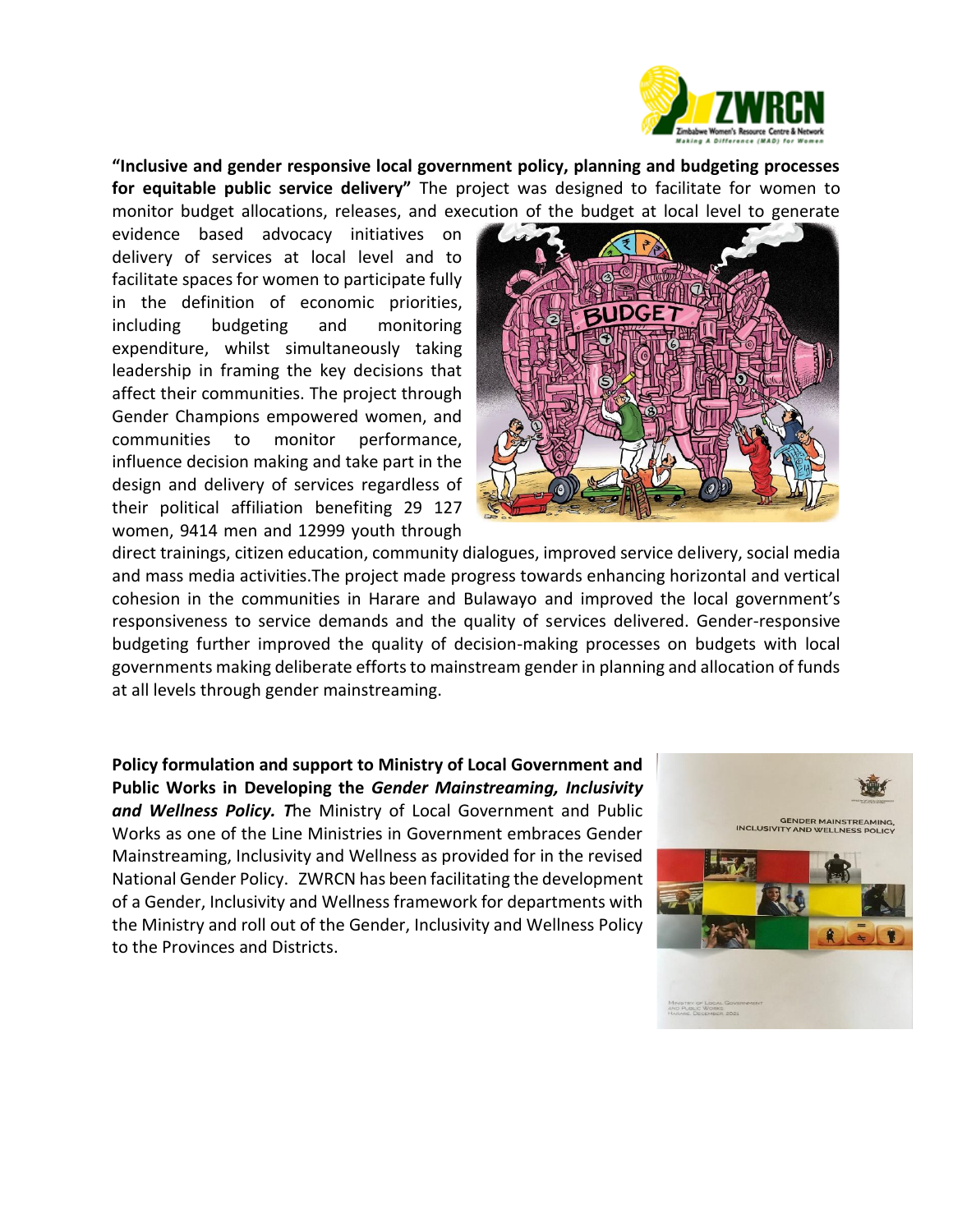

#### **Funding Partners in the past Five Years**

**HIVOS Southern Africa –** Advocating for Gender Equity and Social Inclusion in Access and Utilisation of Green and Inclusive Energy in Zimbabwe project. In this project the proposed intervention was three pronged, taking its cue from two dimensions identified in the NEP (2012), namely ensuring that "the challenge of gender equality in the energy sector becomes a visible and key concern at the policy level", and ensuring that "all energy interventions create opportunities for women's empowerment and gender equality at the programme level". This entailed influencing national level policies and strategies through revitalising the critical mass of gender activists through a network (GENEZ) to articulate the issues as a collective and in relevant spaces. Capacity building on contemporary gender and energy issues in Zimbabwe shall be undertaken, coupled with tools for advocating for these issues at national and local level, depending on the mandates of the collective. It focused on strengthening advocacy with relevant government structures, through a series of dialogues on different dimensions related to gender and renewable energies. This included production of technical papers (policy brief, opinion pieces), designed to support knowledge production for the technocrats on the subject.

**Bread For the World (BFDW)-** Transforming health service delivery through women's rights activism that influences health service systems and processes, in particular public resource management through budgeting for health, was the main goal of the project. This entailed undertaking a series of mutually reinforcing activities at national and local level with government as well as community based non state actors that were reinforcing and would contribute to improving women's health seeking behaviour and change of a health system that was not placing women at the centre of the state's duty to deliver on their sexual and reproductive health rights.

**SWEDISH EMBASY–** ZWRCN has been implementing a Diakonia supported project which focuses on ensuring enhanced interaction between the public and local authorities to promote accountable governance to improve the lives of citizens progressively and sustainably. ZWRCN has contributed towards gender responsive and gender sensitive programming at community, local government and partner level using the two-pronged approach which focuses on both the supply side and the demand side. The project is implemented in Bulawayo, Zvishavane and Shurugwi focusing on mobilising and advocacy efforts of communities through technical backstopping, creating platforms for dialogues amongst women themselves, as well as other marginalised groups, on leadership and development issues, improving their knowledge on gender and public finance through budget analysis and regular information, and strengthening all advocacy efforts through engaging other organisations and the legislature.

**Open Society Fund (OSF) –** The program intends to address several issues affecting Women Informal Cross Boarder Traders (WICBTs) by working with the selected community structures. These structures will work towards the facilitation of full application of the by-laws through provision of proper and functional amenities in the areas where traders operate. This includes making sure that proper infrastructure is in place to cater for the public service needs of women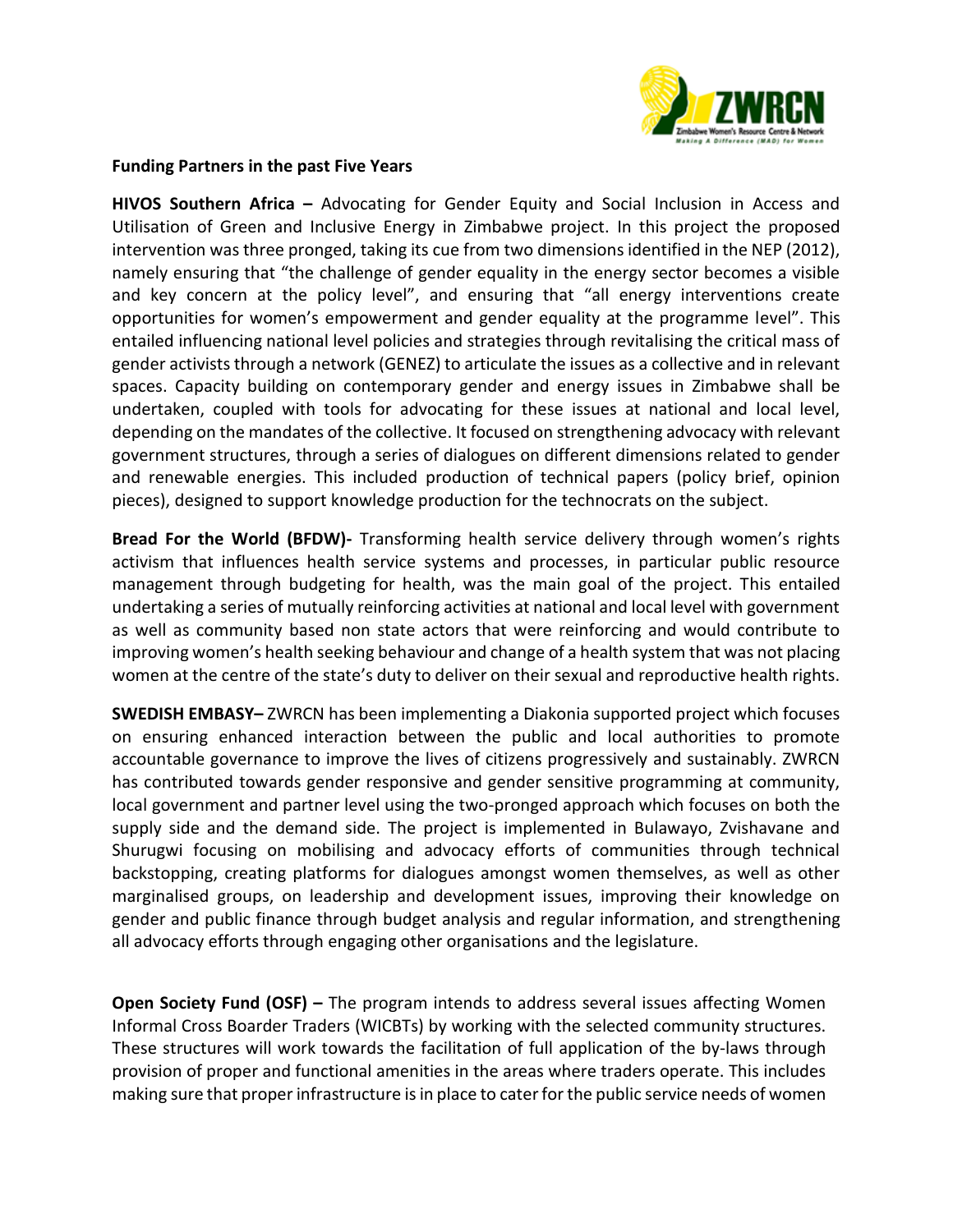

in the informal sector, such as adequate water and sanitation facilities as well as collection of garbage on time to avoid disease outbreaks. This could be done by working with the different layers of stakeholders; recommending that a lower marginal tax rate and a strengthening of institutional arrangements ought to improve tax collection from the informal sector in Bulawayo and Shurugwi; and working with council officials, Zimbabwe Revenue Authority (ZIMRA), Members of Parliament and other stakeholders to be more active in interfacing with informal traders to enlighten them on the standing policies and regulations.

**TRACE (supported by DAI EUROPE)–** This project looked at contributing to increased responsiveness, transparency, and accountability of local and national authorities in the delivery of gender responsive and equitable public services to citizens to enable citizens, especially women, youth and other socially excluded groups to enjoy their civic and socio-economic rights**.**  The project had three objectives with the first one being to strengthen the institutional capacity of civil society partners in the partnership to effectively advocate for citizen's rights (especially women, youth and socially excluded groups) and to engage local and national authorities to ensure gender responsiveness in local government policy dialogue, planning and budgeting processes. The second objective was to strengthened platforms and safe spaces for women, youth and socially excluded groups to participate in policy engagement, planning and budgeting processes and to monitor service provision. The final objective was to facilitate inclusive multistakeholder policy dialogues that facilitate increased collaboration and synergy building among Partnership members, other strategic CSOs, LAs and other key actors.

**Action Aid** – ZWRCN conducted a study under this partner, this study aimed at uncovering women's care work circumstances and to analyse the budgetary and fiscal effects of the current levels of recognition and distribution of Unpaid Care Work (UCW) in Zimbabwe which will help in assess the link between women's burden of care work and economic empowerment. The study took a two-pronged approach incorporating both qualitative and quantitative research techniques. It looked at evaluating the current recognition and distribution of UCW in the AAZ LRP (Nyanga, Saunyama, Nyamaropa, Nyazura, Makoni, Chiendambuya, Hwedza, Nkayi, and Binga). ZWRCN has also partnered the above partner in creating a platform to discuss the current state of violence against women in Zimbabwe during the 16 Days of Activism against GBV.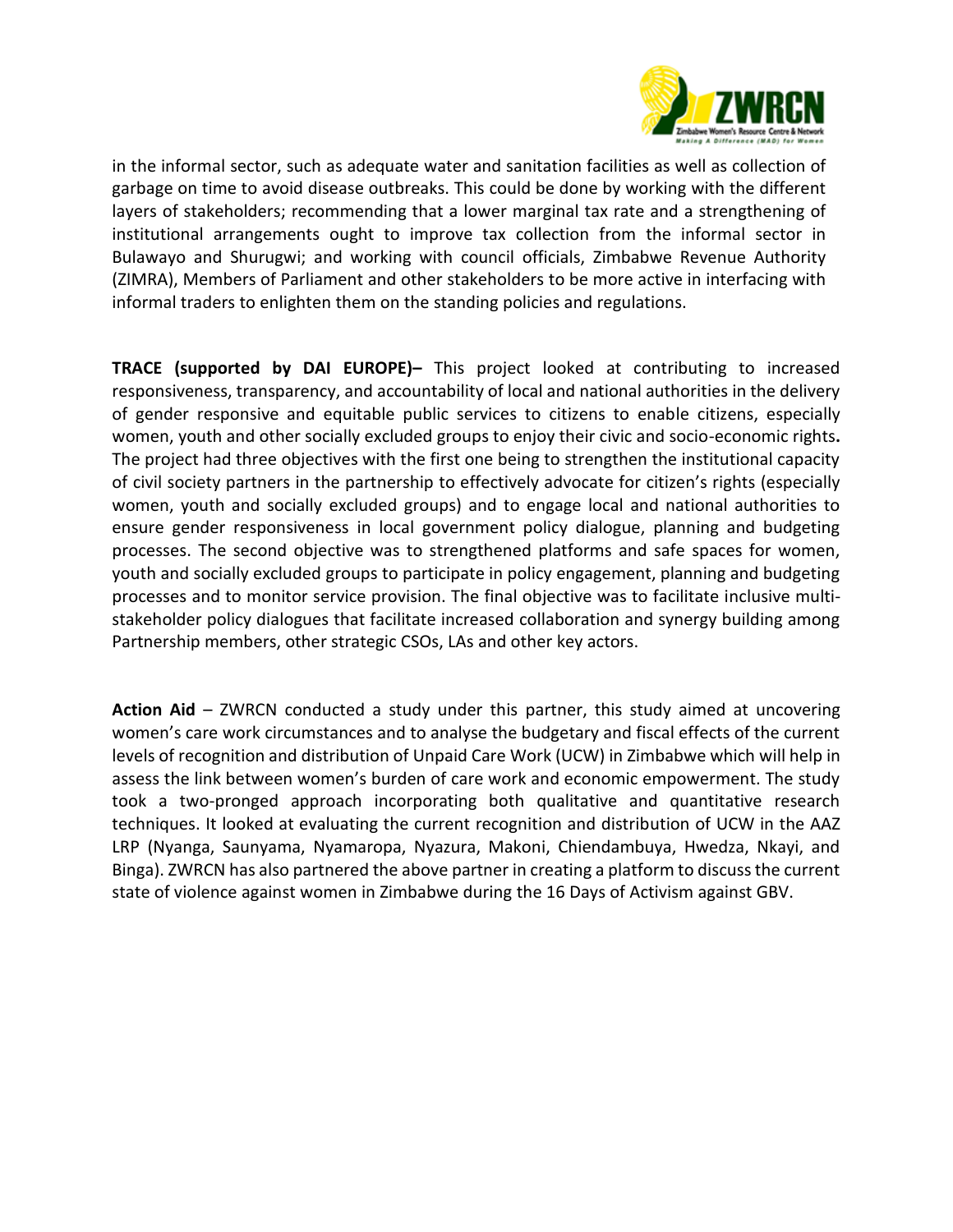

## **LIST OF WORK ZWRCN DID WITH DIFFERENT MINISTRIES**

| Development of a Gender Inclusivity and Wellness             | 2021          |
|--------------------------------------------------------------|---------------|
| Policy for the Ministry of Local Government                  |               |
| <b>Bulawayo City Council Gender Policy</b>                   | 2020          |
| Revision of Bulawayo City Council Policies                   | 2019          |
| Gender Analysis of the 2019 Budget                           | 2019          |
| Gender Analysis of the Local Government Legislative          | 2019 and 2020 |
| Framework, Policies & Budgets for the City of Bulawayo,      |               |
| Zvishavane and Shurugwi Town Councils and Tongogara          |               |
| <b>Rural District Council</b>                                |               |
| Gender Analysis of Local Government Sector Legislative       |               |
| Framework, Policies and 2020 Budgets for Bulawayo,           |               |
| Shurugwi, Tongogara and Zvishavane Local Authorities         |               |
| Gender and Energy Toolkit for CSOs and other Stakeholders    | 2017          |
| Rapid Assessment of the status of Gender and Energy in       | 2017          |
| Zimbabwe                                                     |               |
| Gender Responsive Budgeting (GRB) Advocacy Toolkit for       | 2016          |
| Communities                                                  |               |
| Gender Responsive Budgeting tool and guide for local         | 2016          |
| Government                                                   |               |
| Sexual and Reproductive Health and Rights Information        | 2016          |
| <b>Toolkit</b>                                               |               |
| Gender Analysis of the 2016 Budget                           | 2016          |
| Promoting Gender Responsive Local Governance to Deliver      | 2015          |
| on Citizen's Social Rights'- toolkit for communicating local |               |
| Government information.                                      |               |
| Information toolkit on Gender Equality for Policy Makers     | 2014          |
| General Guidelines on Gender Mainstreaming- A tool for use   | 2013          |
| by Gender Focal Persons and Government Officials (Ministry   |               |
| of Women Affairs)                                            |               |